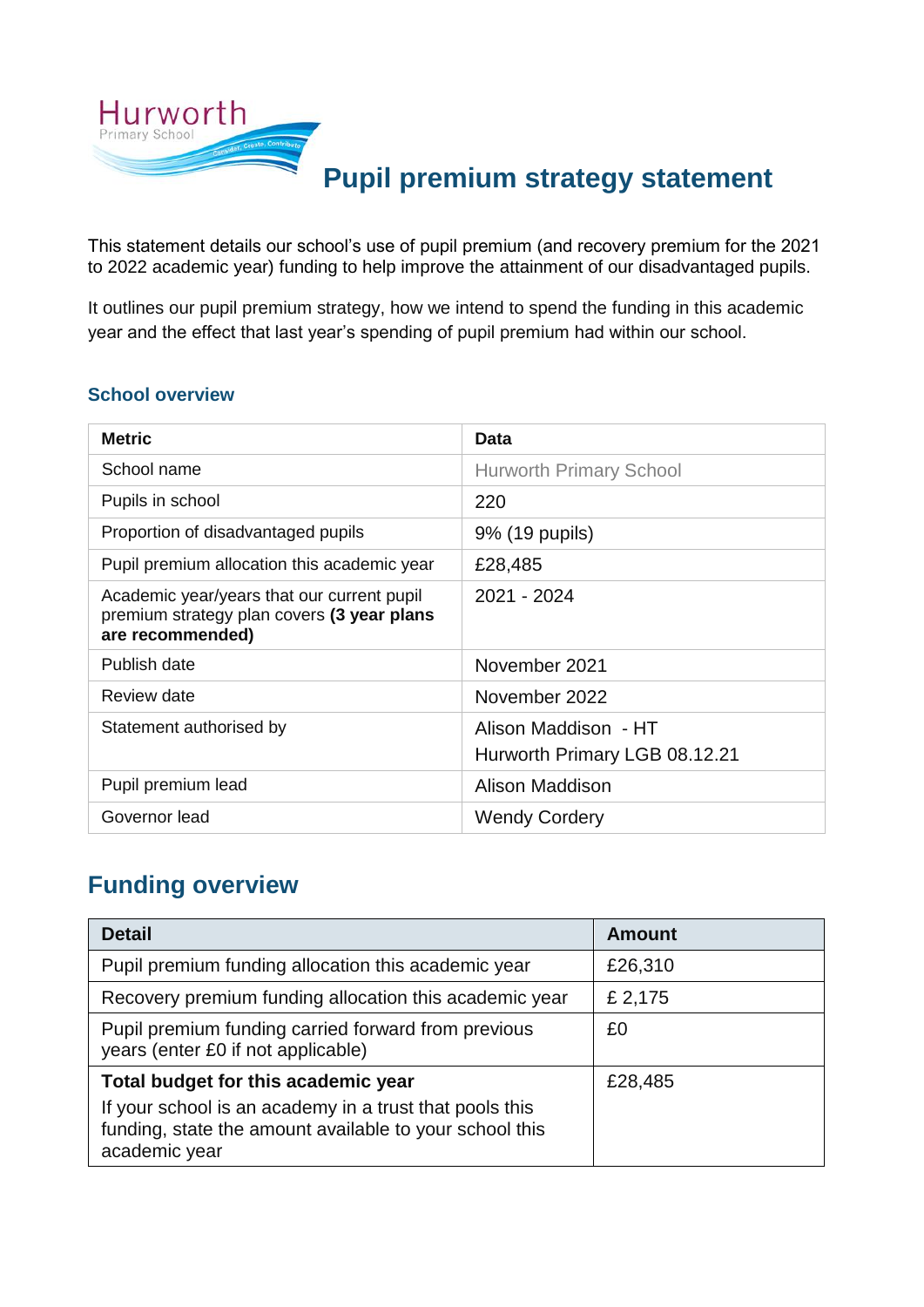### **Statement of intent**

At Hurworth, we have high expectations for all our pupils, and believe that all children should be given the opportunity to reach their full potential both academically and culturally. Our intention is that our Pupil Premium Funding supports us to achieve this for our most vulnerable learners, whether they be children in receipt of pupil premium funding, have a social worker or are a young carer.

Proven to have the greatest impact on closing the disadvantage attainment gap, high-quality teaching is at the heart of our strategy plan. At the same time, this will benefit the nondisadvantaged pupils in our school. We will focus on the areas our disadvantaged pupils require the most support, be that academic or cultural, so that barriers are addressed systematically over time. We also recognise that some children may need support to help with their social and emotional wellbeing so that learning can take place.

Our strategy is also integral to wider school plans for education recovery, notably in its targeted support through the National Tutoring Programme for pupils whose education has been worst affected, including non-disadvantaged pupils.

Our approach will be responsive to common challenges and individual needs, rooted in robust diagnostic assessment, not assumptions about the impact of disadvantage. The approaches we have adopted complement each other to help pupils excel.

To ensure they are effective we will:

- Ensure disadvantaged pupils are developed academically
- Support our pupils to develop their cultural knowledge
- Nurture our pupils social and emotional skills

#### **Challenges**

This details the key challenges to achievement that we have identified among our disadvantaged pupils.

| <b>Challeng</b><br>e number | <b>Detail of challenge</b>                                                                                                                                                                                                                                                     |
|-----------------------------|--------------------------------------------------------------------------------------------------------------------------------------------------------------------------------------------------------------------------------------------------------------------------------|
|                             | Our assessments, observations and discussions with pupils have shown gaps<br>in phonic knowledge brought on (but not exclusively) by the National lock-<br>downs and remote education. Only 65% of our disadvantaged children met<br>the expected standard in reading in 2021. |
|                             | Our assessments and observations indicate that writing is an area that our<br>disadvantaged children often experience difficulties with, especially their<br>understanding of grammar and use of vocabulary. This hinders fluent and<br>expressive writing over time.          |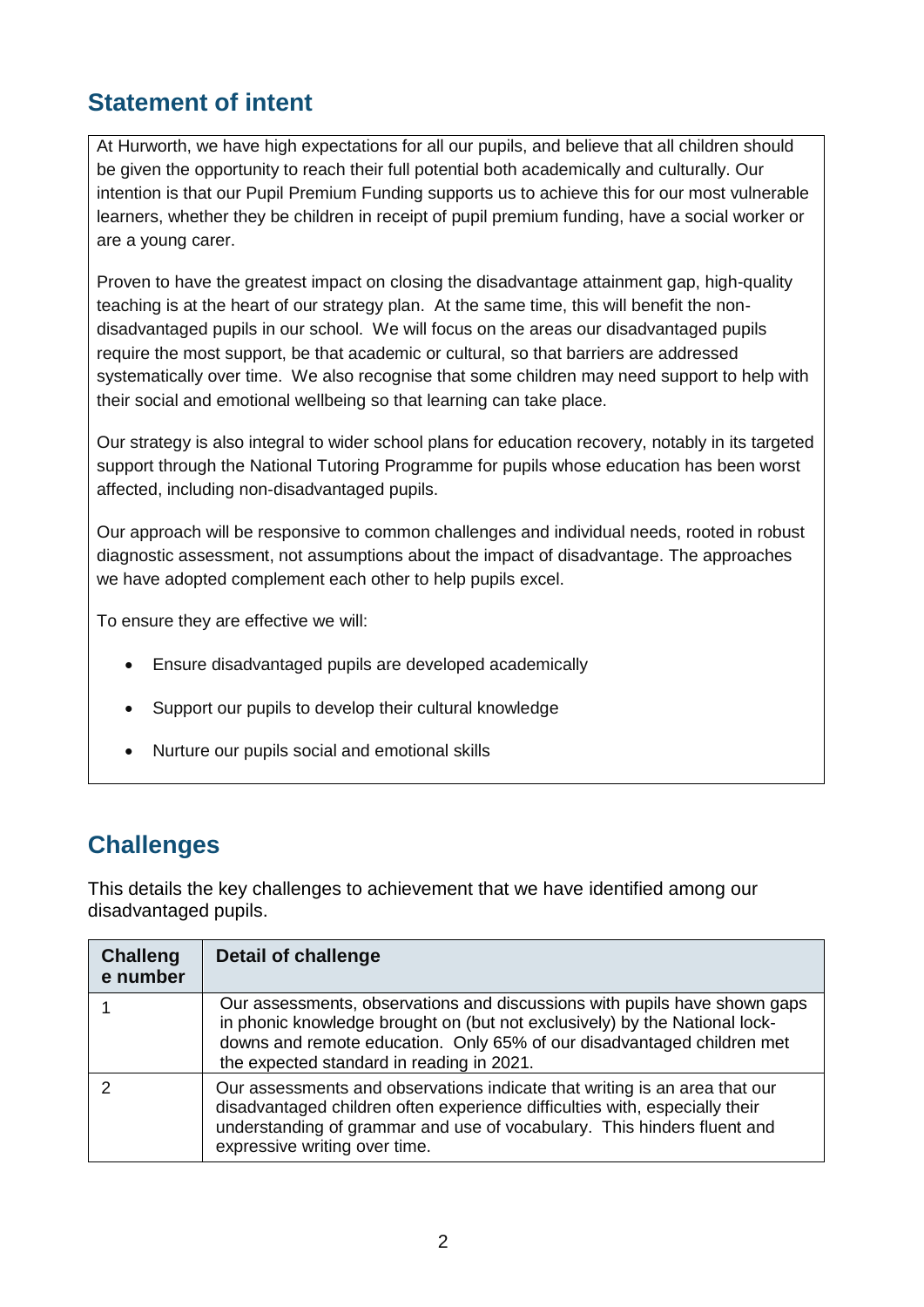|   | Some of our children have social, emotional and wellbeing difficulties with an<br>increased number of children suffering from anxiety and low self-confidence<br>following the school closures. These findings are supported by national stud-<br>ies.                   |
|---|--------------------------------------------------------------------------------------------------------------------------------------------------------------------------------------------------------------------------------------------------------------------------|
|   | Following the lockdowns, we are still facing ongoing issues around attend-<br>ance with a significant increase in absence and persistent absence, with<br>some of our disadvantaged children showing the highest rates.                                                  |
| 5 | Some of our disadvantaged children often have limited experience of the world<br>outside of their home and school environment. This can hinder their<br>understanding of some concepts and vocabulary in school in school, or their<br>confidence to try new activities. |

#### **Intended outcomes**

This explains the outcomes we are aiming for **by the end of our current strategy plan**, and how we will measure whether they have been achieved.

| <b>Intended outcome</b>                                                                                                    | <b>Success criteria</b>                                                                                                                                                                                                                                                                                 |
|----------------------------------------------------------------------------------------------------------------------------|---------------------------------------------------------------------------------------------------------------------------------------------------------------------------------------------------------------------------------------------------------------------------------------------------------|
| To increase the number of disadvantaged<br>children meeting age related expectations<br>and higher in reading              | At the end of all key stages, our<br>disadvantaged children are reading at age<br>related expectations or higher                                                                                                                                                                                        |
| To increase the number of pupil premium<br>children meeting age related expectations<br>and the higher standard in writing | At the end of all key stages, our<br>disadvantaged children are writing at age<br>related expectations or higher                                                                                                                                                                                        |
| Improve social and emotional wellbeing of all<br>our children, particularly the most vulnerable                            | Sustained high levels of wellbeing from<br>2024/25 evidenced by:<br>Pupil voice<br>$\bullet$<br>Pupil surveys<br>Parent surveys<br>Teacher observations and feedback                                                                                                                                    |
| To improve our attendance, especially for our<br>disadvantaged children, and bring it back in<br>line with previous years  | Increased high attendance from summer<br>2022 which is sustained by 2024:<br>The overall attendance increasing to 96%<br>for all children<br>The attendance gap between disadvantage<br>and non-disadvantage children reduced to<br>no more than 2%<br>The % of persistently absent children<br>reduces |
| Ensure that our disadvantaged children have<br>wide access to extracurricular activities                                   | All our disadvantaged children attend school<br>funded after school and residential extra-<br>curricular activities                                                                                                                                                                                     |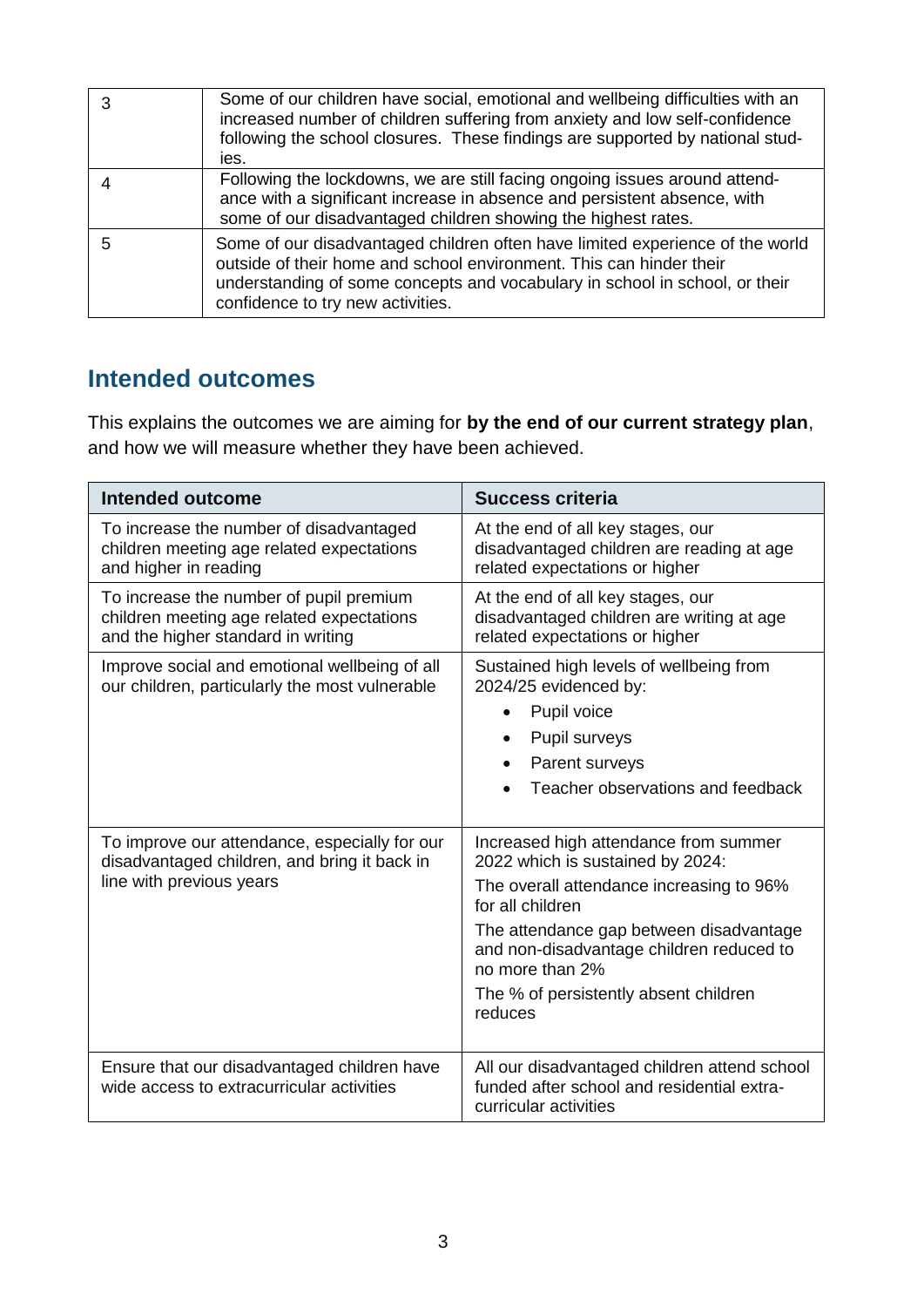# **Activity in this academic year**

This details how we intend to spend our pupil premium (and recovery premium funding) **this academic year** to address the challenges listed above.

#### **Teaching (for example, CPD, recruitment and retention)**

Budgeted cost: £ *6082* 

| <b>Activity</b>                                                                                                                                                                                                            | Evidence that supports this approach                                                                                                                                                                                                                                                                                                                                                                                                                                                                                                                                                                                                                                                                                                                                                                                                            | <b>Challenge</b><br>number(s)<br>addressed |
|----------------------------------------------------------------------------------------------------------------------------------------------------------------------------------------------------------------------------|-------------------------------------------------------------------------------------------------------------------------------------------------------------------------------------------------------------------------------------------------------------------------------------------------------------------------------------------------------------------------------------------------------------------------------------------------------------------------------------------------------------------------------------------------------------------------------------------------------------------------------------------------------------------------------------------------------------------------------------------------------------------------------------------------------------------------------------------------|--------------------------------------------|
| Purchase a<br>validated synthetic<br>phonics scheme<br>(Little Wandle) to<br>ensure consistency<br>and fidelity to our<br>approach to early<br>reading                                                                     | Phonics approaches have a strong evidence base that<br>indicates a positive impact on the accuracy of word reading<br>(though not necessarily comprehension), particularly for<br>disadvantaged pupils:<br>https://educationendowmentfoundation.org.uk/evidence-<br>summaries/teaching-learning-toolkit/phonics/                                                                                                                                                                                                                                                                                                                                                                                                                                                                                                                                | 1,2                                        |
| Whole school SSP<br>CPD which<br>includes release of<br>our Reading<br>Lead/teachers and<br>teaching assistants<br>so best practice is<br>shared, monitored<br>and sustained.<br>Reading<br>comprehension<br>training from | Training and staff development are key aspects in school im-<br>provement; well-trained staff are more likely to have the skills<br>needed to identify barriers to learning and put the necessary<br>actions into place, particularly as they know the children well.<br>Ensuring consistency in approaches is key to this: collabora-<br>tion, feedback and marking, mastery learning.<br>EEF research suggests:<br>A gain of 5 months when children are offered challenge<br>within the curriculum, using mastery approaches, and collab-<br>orative approaches<br>https://educationendowmentfoundation.org.uk/education-evi-<br>dence/teaching-learning-toolkit/mastery-learning                                                                                                                                                             | 1.2                                        |
| Purchase fully<br>decodable matched<br>books to<br>accompany our<br>new SSP                                                                                                                                                | The evidenced based DFE 'The Reading Framework -<br>Teaching the Foundations of Literacy' reflects the exact<br>practice that our school aspires towards<br>https://www.gov.uk/government/publications/the-reading-<br>framework-teaching-the-foundations-of-literacy                                                                                                                                                                                                                                                                                                                                                                                                                                                                                                                                                                           | 1                                          |
| Whole school CPD<br>on reading<br>comprehension                                                                                                                                                                            | EEF research indicates the benefits of selected CPD, which is<br>well designed and properly implemented. Ensure that profes-<br>sional development effectively builds knowledge, motivates<br>staff, develops teaching techniques, and embeds prac-<br>tice.(Characteristics of effective Teacher Professional Develop-<br>ment EEF 6/10/2021) CPD Reading strategies to support<br>https://educationendowmentfoundation.org.uk/education-<br>evidence/teaching-learning-toolkit/reading-<br>comprehension-strategies<br>EEF research indicates reading comprehension strategies are<br>high impact on average (+6 months). Alongside phonics it is a<br>crucial component of early reading instruction:<br>https://educationendowmentfoundation.org.uk/education-evi-<br>dence/teaching-learning-toolkit/reading-comprehension-strate-<br>gies | 1,2                                        |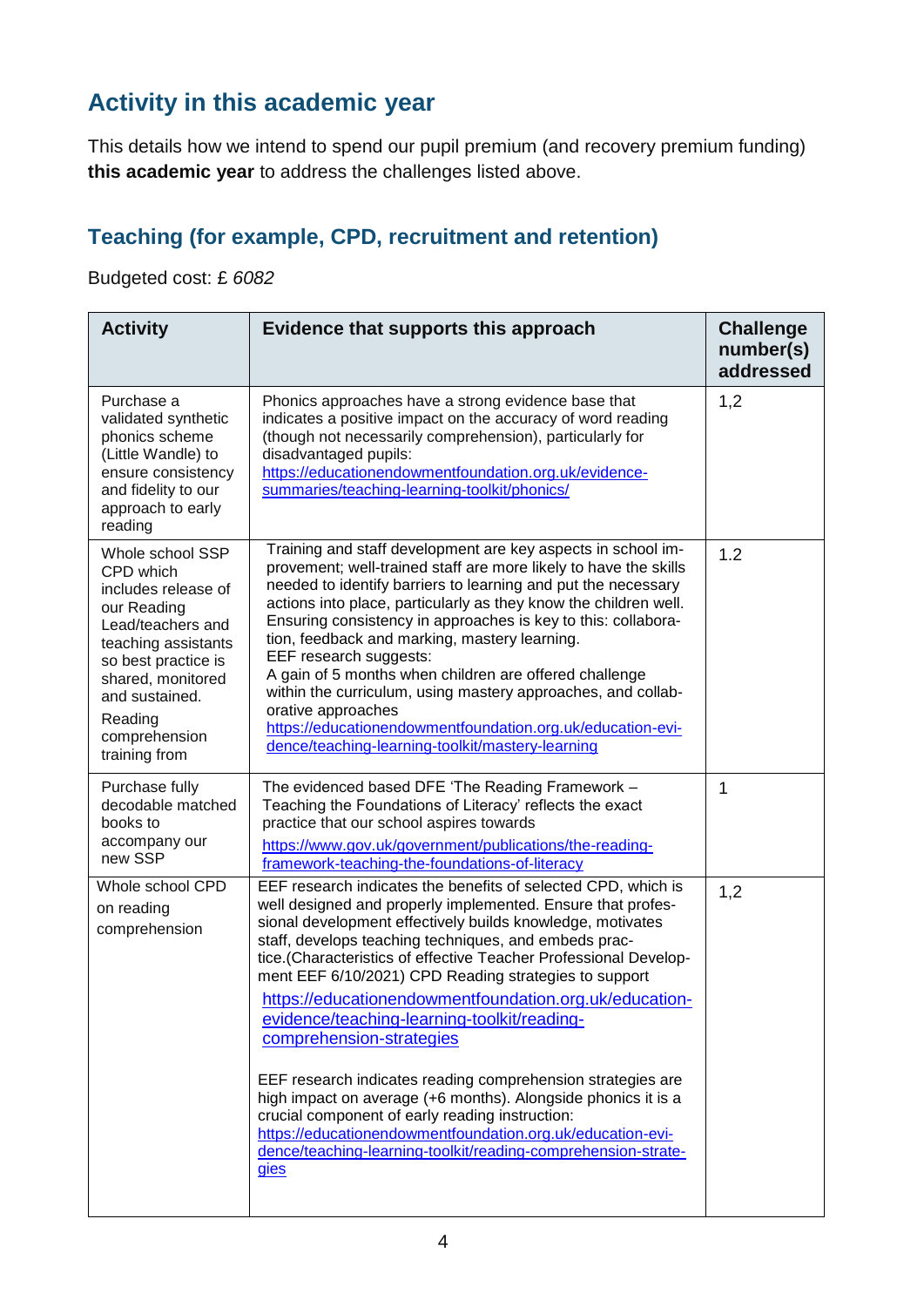#### **Targeted academic support (for example, tutoring, one-to-one support structured interventions)**

Budgeted cost: £ *20,163*

| <b>Activity</b>                                                                                                                                                                                                                                                                                                                                                | Evidence that supports this approach                                                                                                                                                                                                                                                                                                                                                                                                                                                                                                                                                                                                                                                                               | <b>Challenge</b><br>number(s)<br>addressed |
|----------------------------------------------------------------------------------------------------------------------------------------------------------------------------------------------------------------------------------------------------------------------------------------------------------------------------------------------------------------|--------------------------------------------------------------------------------------------------------------------------------------------------------------------------------------------------------------------------------------------------------------------------------------------------------------------------------------------------------------------------------------------------------------------------------------------------------------------------------------------------------------------------------------------------------------------------------------------------------------------------------------------------------------------------------------------------------------------|--------------------------------------------|
| Additional 'keep up'<br>sessions targeted at<br>disadvantaged pupils<br>who require further<br>phonics support                                                                                                                                                                                                                                                 | Phonics approaches have a strong evidence base that<br>indicates a positive impact on the accuracy of word<br>reading (though not necessarily comprehension),<br>particularly for disadvantaged pupils:<br>https://educationendowmentfoundation.org.uk/evidence-<br>summaries/teaching-learning-toolkit/phonics/                                                                                                                                                                                                                                                                                                                                                                                                   | 1,2                                        |
|                                                                                                                                                                                                                                                                                                                                                                | Evidence from the EEF research suggests: - Gains of +4<br>months for small group tuition:<br>https://educationendowmentfoundation.org.uk/education-<br>evidence/teaching-learning-toolkit/small-group-tuition                                                                                                                                                                                                                                                                                                                                                                                                                                                                                                      |                                            |
| <b>Spelling Shed</b><br>subscription                                                                                                                                                                                                                                                                                                                           | Evidence from EEF research indicates that digital tech-<br>nology suggests 4 month+ gain for digital technology<br>EEF research findings show that providing digital tech-<br>nology packages that enable children to practice can<br>impact on their ability to remember key concepts and<br>ideas.<br>https://dera.ioe.ac.uk/33229/1/EEF Digital Technol-<br>ogy Guid-ance Report.pdf<br>EEF research indicates effective literacy practice<br>should include:<br>"Spelling should be explicitly taught. Teaching should<br>focus on spellings that are relevant to the topic or genre<br>being studied."<br>https://educationendowmentfoundation.org.uk/educa-<br>tion-evi-dence/guidance-reports/literacy-ks-1 | 1,2                                        |
| Engaging with the<br><b>National Tutoring</b><br>Programme to provide<br>a blend of tuition,<br>mentoring and school-<br>led tutoring for pupils<br>whose education has<br>been most impacted by<br>the pandemic. A<br>significant proportion of<br>the pupils who receive<br>tutoring will be<br>disadvantaged,<br>including those who<br>are high attainers. | Evidence from EEF research indicates tuition targeted at<br>specific needs and knowledge gaps can be an effective<br>method to support low attaining pupils or those falling<br>behind, both one-to-one:<br>https://educationendowmentfoundation.org.uk/education-<br>evidence/teaching-learning-toolkit/one-to-one-tuition<br>One to one tuition   EEF (educationendowmentfounda-<br>tion.org.uk)<br>And in small groups:<br><b>Small group tuition   Toolkit Strand   Education</b><br><b>Endowment Foundation   EEF</b>                                                                                                                                                                                         | 1,2                                        |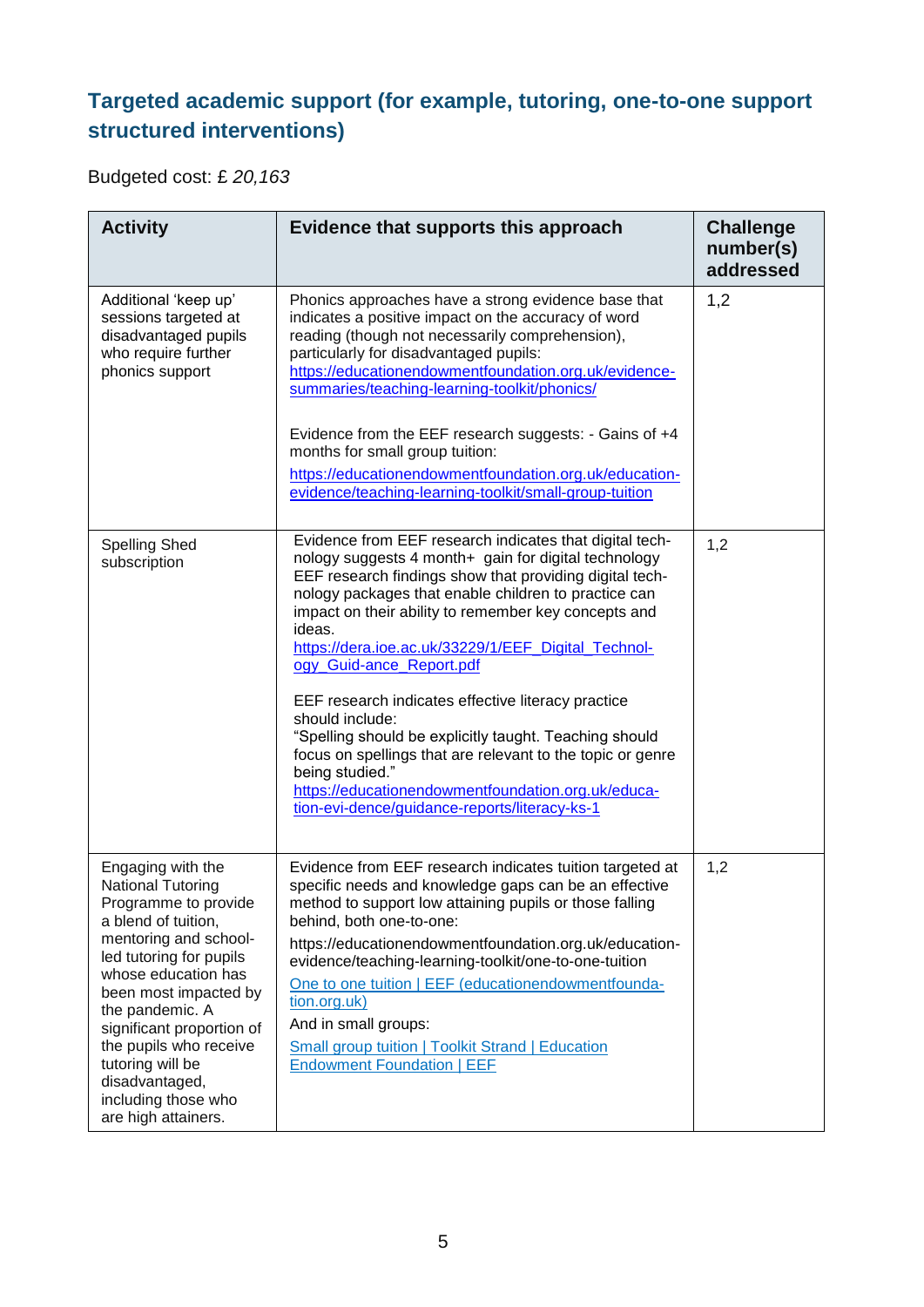#### **Wider strategies (for example, related to attendance, behaviour, wellbeing)**

Budgeted cost: £ *2,240*

| <b>Activity</b>                                                                                                                                                                                                                              | Evidence that supports this approach                                                                                                                                                                                                                                                                                                                                                                                                                                                                                                                                                                                                                                                                                                                                                                                                                                                                | <b>Challenge</b><br>number(s)<br>addressed |
|----------------------------------------------------------------------------------------------------------------------------------------------------------------------------------------------------------------------------------------------|-----------------------------------------------------------------------------------------------------------------------------------------------------------------------------------------------------------------------------------------------------------------------------------------------------------------------------------------------------------------------------------------------------------------------------------------------------------------------------------------------------------------------------------------------------------------------------------------------------------------------------------------------------------------------------------------------------------------------------------------------------------------------------------------------------------------------------------------------------------------------------------------------------|--------------------------------------------|
| Financial support<br>for families to<br>enable their child to<br>engage in<br>residential and<br>school trips as well<br>as after school<br>activities in order to<br>participate fully in<br>academic work that<br>proceeds and<br>follows. | Evidence from EEF shows enrichment activities such as<br>sports, arts, outdoor and adventure learning are shown<br>to have between 2 and 4 months impact<br>https://educationendowmentfoundation.org.uk/guidance-<br>for-teachers/life-skills-enrichment<br>Further evidence from EEF suggests:<br>- Outdoor and adventure learning provides pupils who<br>are disadvantaged with experiences they may not oth-<br>erwise have. Opportunities provided impact on resili-<br>ence, self-confidence and motivations, and although<br>not necessarily definitive in the number of months<br>gained, these activities may in turn have positive bene-<br>fits in terms of academic progress. There are wider<br>benefits in terms of self-confidence and self-efficacy.<br>https://educationendowmentfoundation.org.uk/educa-<br>tion-evidence/teaching-learningtoolkit/outdoor-adven-<br>ture-learning | 3,4,5                                      |
| Embedding<br>principles of good<br>practice set out in<br>the DfE's Improving<br>School Attendance<br>advice. This will<br>involve training and<br>release time for<br>staff to develop and<br>implement new<br>procedures.                  | The DfE guidance has been informed by engagement<br>with schools that have significantly reduced levels of<br>absence and persistent absence. As a result,<br>attendance trends are quickly identified; children and<br>families are supported.                                                                                                                                                                                                                                                                                                                                                                                                                                                                                                                                                                                                                                                     | $\overline{4}$                             |
| Contingency fund<br>for acute issues.                                                                                                                                                                                                        | Based on past experiences, we have identified a need<br>to set a small amount of funding aside to respond<br>quickly to needs that have not yet been identified.                                                                                                                                                                                                                                                                                                                                                                                                                                                                                                                                                                                                                                                                                                                                    | All                                        |

#### **Total budgeted cost: £28,485**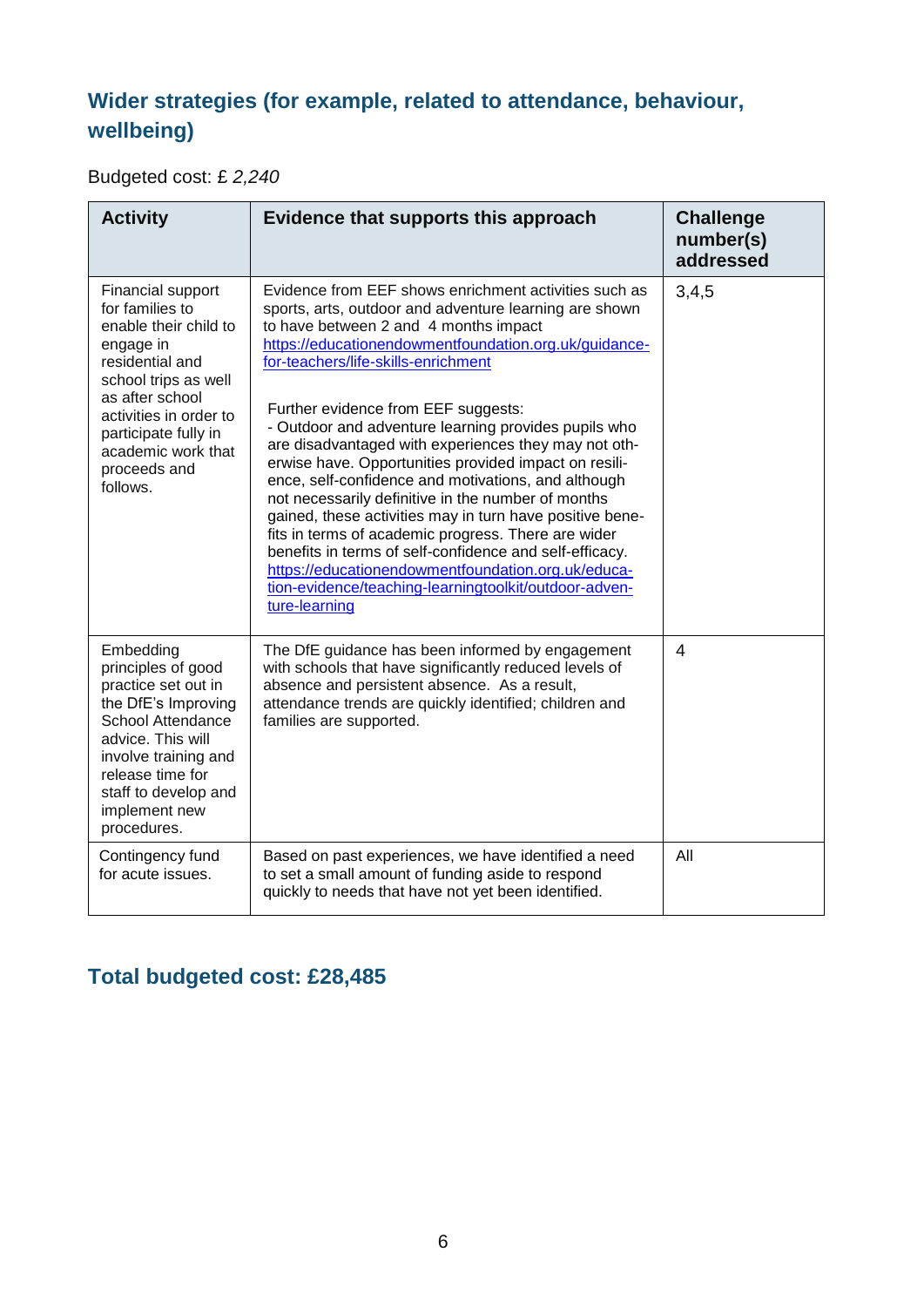# **Part B: Review of outcomes in the previous academic year**

#### **Pupil premium strategy outcomes**

This details the impact that our pupil premium activity had on pupils in the 2020 to 2021 academic year.

(Please see separate strategy impact document for 2020 2021)

Due to COVID-19, performance measures have not been published for 2020 to 2021.

All children were assessed after two weeks of return to school using standardised teacher administered tests. Our internal assessments suggested that the performance of disadvantaged pupils was lower than in the previous 2 years in key areas of the curriculum, particularly reading (65%) and writing (70%), especially lower down in the school. Disadvantaged children made good progress in the second half of 2020/21 but unfortunately, this did not make up for the lost learning in the summer of 2020.

Children were re-assessed at the end of the Summer Term following usual school procedure. Our assessment of the reasons for these outcomes points primarily to Covid-19 impact, which disrupted all our subject areas to varying degrees. As evidenced in schools across the country, school closure was most detrimental to our disadvantaged pupils, and they were not able to benefit from our pupil premium funded improvements to teaching and targeted interventions to the degree we had intended. The impact was mitigated by our resolution to maintain a high quality curriculum, including during periods of partial closure, enabling all families to access our remote learning.

We have used this information to populate our internal assessment tracker in order to monitor progress. SLT and subject leads have worked with all teaching staff to identify pupils at risk of not making expected progress (end of year / across Key Stage) and organise specific interventions to address identified weaknesses. Gaps in learning have been identified and LTPs/MTPs adjusted.

Our assessments and observations indicated that pupil behaviour, wellbeing and mental health were significantly impacted last year, primarily due to COVID-19-related issues. The impact was particularly acute for disadvantaged pupils. We used pupil premium funding to provide wellbeing support for all pupils, and targeted interventions where required. We are building on that approach with the activities detailed in this plan

Children who required a device for Home Learning were loaned one by school.